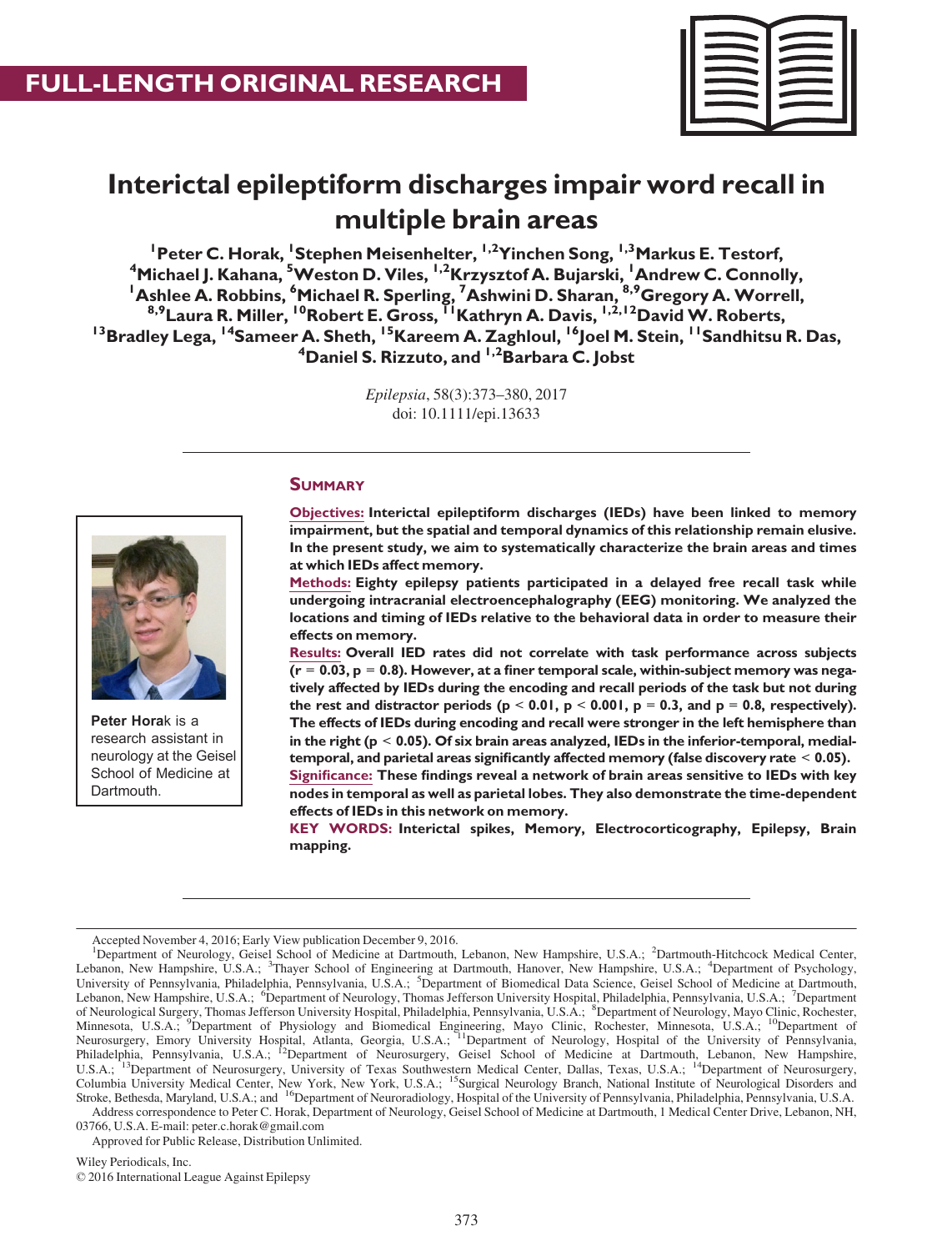# **KEY POINTS**

- IEDs impaired recall memory in multiple brain areas, including inferior-temporal, medial-temporal, and parietal ones
- The timing of IEDs modulated their impact on memory
- The patterns in the effect of IEDs reflected the timing and location of memory processes

In 1984, Aarts et al.<sup>1</sup> showed that focal and generalized epileptiform discharges observed in scalp electroencephalography (EEG) were associated with transient impairment in spatial and word sequence memory tasks. More recently, interictal epileptiform discharges (IEDs) in intracranial recordings have been linked to reduced memory performance. Specifically, Krauss et al.<sup>2</sup> demonstrated performance decreases in six of eight patients in a recognition working memory tasks during trials with medial temporal IEDs. In a study of 10 patients, Kleen et al.<sup>3</sup> found that hippocampal IEDs impaired performance in a Sternberg working memory experiment if they occurred during the maintenance or recognition stage of the task. They concluded that IEDs may cause impairment only if they occur in certain locations and when relevant cognitive processes take place. $3,4$  Others hypothesize that these results may reflect disruption of a larger, distributed memory network.<sup>5</sup> However, both past intracranial and scalp EEG studies have provided limited spatial resolution to address these questions. They either focused on a few brain areas<sup>2,3,6</sup> or only distinguished between hemispheres,<sup>1,7</sup> leaving spatial patterns in the effect of IEDs on memory to be determined. Meanwhile, intracranial studies of changes in spectral power have highlighted widespread, time-dependent cortical networks supporting human memory.<sup>8,9</sup>

A major goal of the present study was to map the places and times at which IEDs disrupt memory as a step toward potential therapies and to gain insight into the relevant cognitive processes. Memory impairment is a common complaint among patients with epilepsy<sup>10</sup> and a well-documented deficit.<sup>11,12</sup> Although the etiology of memory loss is likely multifactorial, $^{13}$  IEDs have been proposed as one factor and as potential targets for treatment.<sup>14</sup> Knowing when and where IEDs are most likely to disrupt memory would be an important step toward the development of interventions.

We hypothesized that IEDs would have the strongest effects during active memory use and in brain areas that support episodic memory. Studies of scalp EEG have found IEDs to be disruptive during memory encoding.<sup>1</sup> Meanwhile, studies of intracranial EEG have found hippocampal IEDs to be disruptive during memory retrieval.<sup>3</sup> We aimed to study such patterns using a single measurement modality.

# Materials and Methods

### Subjects

Eighty patients with intractable epilepsy participated in the study while undergoing intracranial EEG monitoring (36 male, 44 female; 63 right-handed, 11 left-handed, 6 ambidextrous; ages 19–58, median age 34). Only patients with Full Scale IQ estimates of 70 or above were considered for the study. Figure 3 depicts the combined electrode coverage from all patients. Individual patients had between 14 and 181 artifact-free channels each (median 102).

The data were collected as part of the Restoring Active Memory project, funded by DARPA (Defense Advanced Research Projects Agency), coordinated by researchers at the University of Pennsylvania, and including sites at the Dartmouth-Hitchcock Medical Center, Emory University Hospital, Hospital of the University of Pennsylvania, Mayo Clinic, Thomas Jefferson University Hospital, University of Texas Southwestern Medical Center, Columbia University Medical Center, Washington University Medical Center, and National Institute of Neurological Disorders and Stroke. Electrodes were placed based on clinical needs determined by patient care teams at the respective institutions. All patients gave informed consent to participate in the study, which was approved by the institutional review boards at each hospital.

### Neuropsychological data

We included neuropsychological scores in the study as baseline data for the effect of IED rates. Forty-seven patients had Full Scale IQ scores from either version III or IV of the Wechsler Adult Intelligence Scale. The California Verbal Learning Test was administered to 26 subjects. Measures from the test included Short- and Long-Delay Free Recall.

#### Intracranial EEG data

Intracranial recordings were sampled at rates ranging from 500 to 2,000 Hz (Natus Medical Inc., Nihon Kohden Inc., Grass Technologies Corp.). To eliminate nonphysiologic artifacts such as those due to electrode impedance, we excluded recording channels for which the standard deviation of the raw signal was greater than twice the median value across channels. We validated this criteria with respect to manually marked channels as described in the Data S1. Afterward, we re-referenced the data to an average referential montage excluding the artifactual channels. We resampled all data to 200 Hz and notch filtered for line noise before further processing.15,16

### Electrode localization

Intracranial electrodes were localized using a combination of automated labeling and expert annotation. For localizing depth electrodes implanted in the medial temporal lobe, subregions were segmented in high-resolution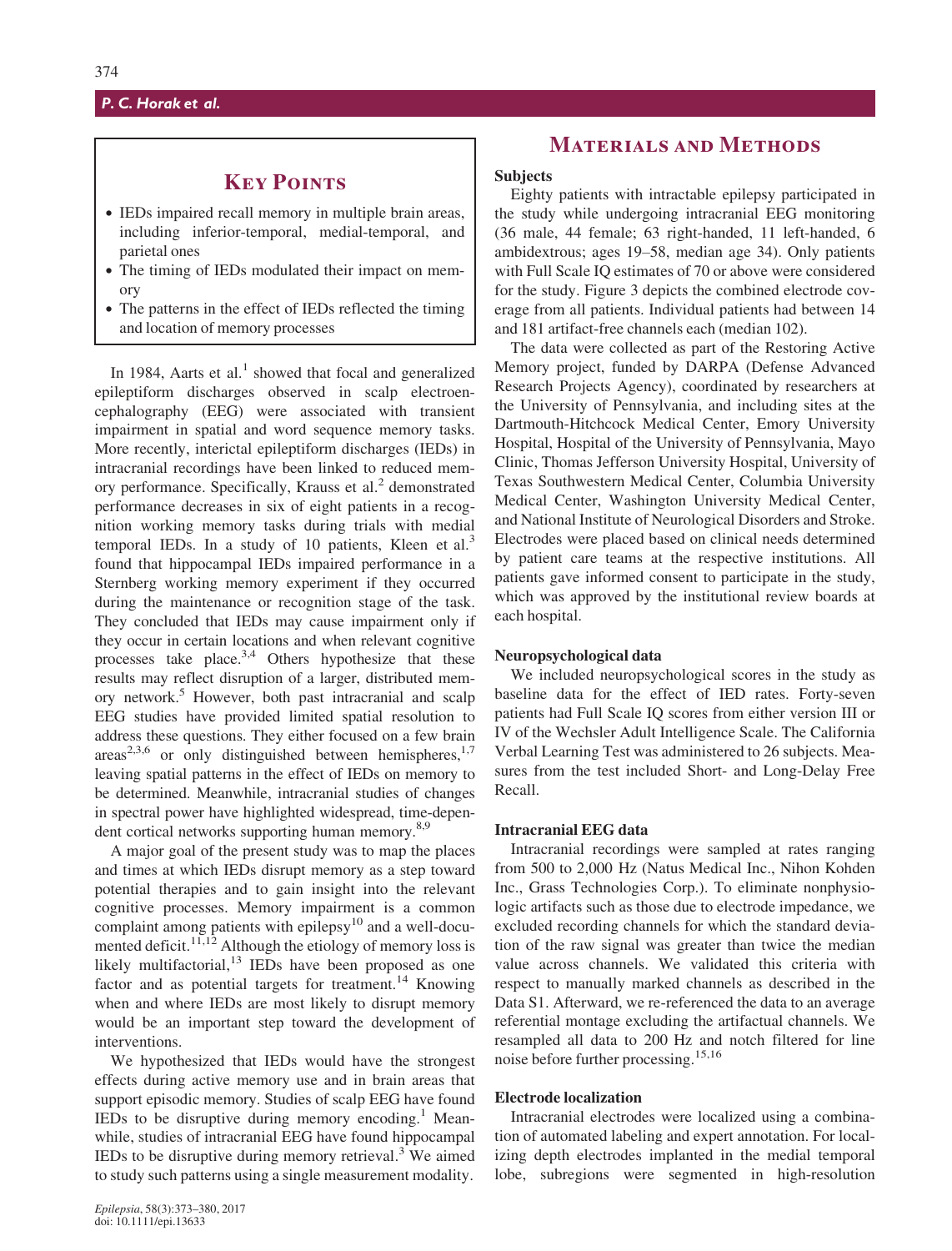$T<sub>2</sub>$ -weighted preimplantation magnetic resonance imaging (MRI) using the Automatic Segmentation of Hippocampal Subfields (ASHS) multi-atlas segmentation method.<sup>17</sup> For localizing subdural electrodes to cortical regions, Freesur $fer<sup>18</sup>$  was used to extract the cortical surface in preimplantation  $T_1$ -weighted whole-brain MRI. A neuroradiologist identified each electrode contact based on a postimplantation computed tomography (CT) scan. MRI and CT scans were then co-registered using Advanced Normalization Tools.<sup>19</sup> An additional step was performed for subdural electrodes to account for possible brain shift due to surgery.<sup>20</sup> The neuroradiologist visually confirmed the output of the automated pipeline and added additional detail on localization within the subregions. For visualization purposes, electrode coordinates were also transformed to a common space by registering individual CT scans with an average MRI and projecting the electrodes to the average brain surface.

### Task

We chose a delayed free recall task for our study because it entails associative processing crucial to episodic mem- $\text{ory}^{21}$  and is a more clinically relevant task than the recognition memory paradigms that have been the focus of previous IED studies.<sup>2,3</sup> The task design was similar to those used in other studies. $9,15$  It consisted of the four parts illustrated in Figure 1A. The experiment presented 12 words per trial and up to 25 word lists per session. If a subject recalled no words on three consecutive trials or showed signs of tiring, the experimenter discontinued the session midway. On average, 1.9 sessions were administered per subject. In total, our study included >45,000 word presentations from 3,830 trials. Average recall ranged between 0.4 and 7.5 words per list (median 3.4 words).

#### Spike detection

Human annotations of IEDs in intracranial EEG exhibit significant interrater variability.<sup>22,23</sup> To avoid potential inconsistencies in human review while marking a large amount of data, we chose to use an automated IED detector after validating it relative to multiple clinicians.<sup>24</sup> Figure 1B shows an example IED detection. Intracranial recordings eliminate some of the issues and artifacts that can make automated detection difficult for scalp EEG.

Our automated detector used template-matching based on a previously published and validated method.<sup>16</sup> Recently, template-matching spike detection has been used more routinely for research.<sup>25</sup> The original algorithm was modified based on observations from a dataset of hippocampal recordings and then validated on two independent datasets, each annotated by three neurophysiologists.<sup>24</sup> Furthermore, the detector performed with a receiver operating characteristic (ROC) curve similar to that of another published detector. $^{23}$  In the present dataset, we excluded 10 electrodes across five subjects in which the detector mistakenly marked sharp time-locked signals. The Data S1 contains further details about the exclusion of these time-locked events.

#### Statistical analysis

Code written in MATLAB (R2014b, The MathWorks Inc.) was used for all analyses.

We investigated whether overall free recall performance and average IED rates correlated with neuropsychological

#### Figure 1.

Study design. (A) Depiction of the four main parts of a trial. First, subjects rested as a timer counted down 10 sec. Second, subjects studied a series of 12 words, which were presented for 1.6 sec each with an interstimulus interval of 0.8– 1.2 sec. Third, subjects solved math problems as a distractor for at least 20 sec. Finally, subjects had 30 sec to speak any words they recalled from the list while audio was recorded and synchronized to the intracranial EEG recordings. (B) Example intracranial recordings with an IED detection highlighted in red. Epilepsia © ILAE



Epilepsia, 58(3):373–380, 2017 doi: 10.1111/epi.13633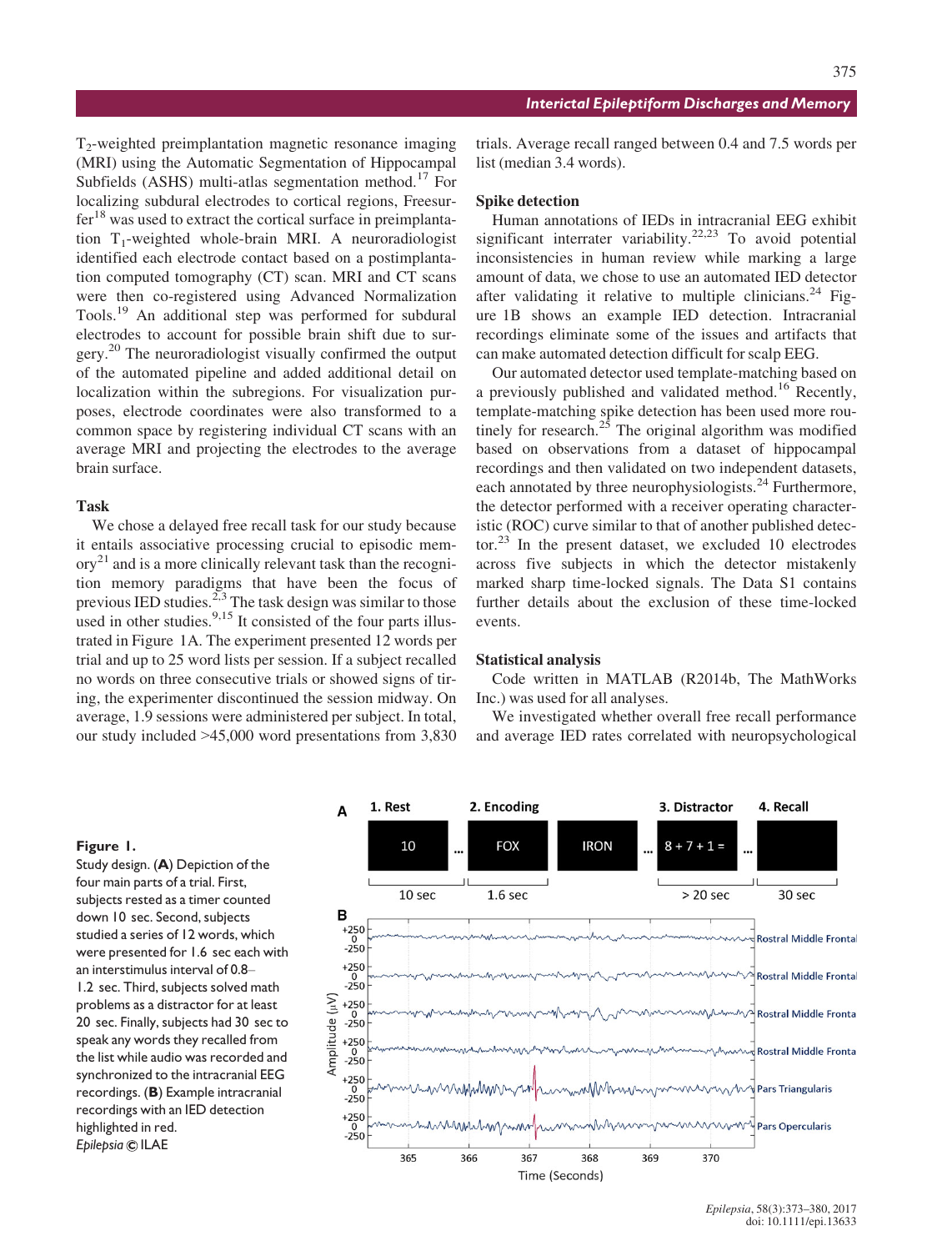test scores across subjects as a baseline for the later analyses. The IED rate for each subject corresponded to the average rate across electrodes from all experiment sessions. We performed pairwise tests using Spearman's rho.

We next tested whether IEDs have an impact on memory when their timing is taken into account. We evaluated whether the fraction of words recalled for each word list was significantly related to IED rates, averaged across channels, during the four corresponding periods of the experiment (rest, encoding, distractor, and recall) using a generalized linear mixed model (GLMM). The model consisted of fixed effects for the IED rates per minute during the four periods and random effects by subject (both slopes and intercepts). The response variable was the fraction of words recalled in each trial, corresponding to a binomial distribution with 12 trials. Thus, a logit link function was used. The model was fit with MATLAB's fitglme function using maximum pseudo likelihood. Effect sizes are reported as odds ratios (ORs) for unit increases in IED rate. ORs and 95% confidence intervals (CIs) were obtained from exponentiating the regression coefficients and confidence intervals.

We analyzed IEDs during the encoding and recall periods further to test for interactions between them and for lateralization effects. To determine whether joint increases in IED rates during encoding and recall augment or reduce their impact, we fit a GLMM with fixed effects for IED rates during encoding and recall and their interaction. As before and in all subsequent analyses, the model included random effects by subject for all predictor terms. To assess effects of laterality, we fit a GLMM with fixed effects for IED rates in the left and right hemispheres during encoding and recall as well as interaction terms between encoding and recall for both hemispheres and between left and right hemispheres for both periods. Fifty-four subjects had electrode coverage of both hemispheres. We assessed significant differences in the effect of IEDs between hemispheres using Wald  $F$ -tests<sup>26</sup> (MATLAB's coefTest) with the null hypothesis that the coefficients for the two sides were equal. Two contrasts were performed: one for encoding and one for recall. Tests of individual regression coefficients had the false discovery rate controlled at 0.05 with the Benjamini-Hochberg procedure.<sup>27</sup>

We studied spatial patterns in the effect of IEDs on memory on a word-by-word basis. For the encoding periods, we gave each word presentation two binary labels. One indicated whether one or more IEDs occurred in a given brain region during the corresponding 1.6 s time window. The other indicated whether the word was subsequently recalled or forgotten. For the recall periods, we created 1 s windows just prior to valid vocalizations and matched them to surrogate windows at similar delays in other trials, which were at least 3 s away from any vocalizations as in previously published work.<sup>9</sup> The surrogate windows provided a baseline of nonrecall IED prevalence.

The spatial analysis assessed the effects of IEDs in six brain areas using one GLMM for encoding and one for recall. The areas were defined as follows with neocortical labels drawn from the Desikan-Killiany atlas.<sup>28</sup>

- Parietal lobe: precuneus, superior parietal gyrus, inferior parietal gyrus, supramarginal gyrus, postcentral gyrus
- Superolateral temporal cortex: transverse temporal gyrus, superior temporal gyrus, banks of the superior temporal sulcus, middle temporal gyrus
- *Inferior temporal cortex*: inferior temporal gyrus, fusiform gyrus
- Medial temporal lobe: perirhinal cortex, entorhinal cortex, parahippocampus, hippocampus, amygdala
- *Precentral gyrus*: precentral gyrus, paracentral gyrus
- *Prefrontal cortex:* superior frontal gyrus, middle frontal gyrus, inferior frontal gyrus, lateral orbitofrontal gyrus, medial orbitofrontal gyrus, frontal pole

The occipital lobe and cingulate were not included because of sparse coverage relative to the other areas. Twenty-eight subjects had coverage of all six regions of interest, which was necessary for a multiple regression. The GLMM had fixed effects for each area, which reflected whether an IED occurred on a given trial, and random effects for subjects. The response variable was binary: word recalled or not. We controlled the false discovery rate of the coefficient significance tests at 0.05 with the Benjamini– Hochberg procedure.<sup>27</sup>

A second spatial analysis tested whether IEDs were more or less impactful when they occurred in electrodes overlying epileptogenic cortex. Such electrodes were identified by clinicians when reviewing recordings of seizures. Seizureonset localization notes were available for 60 of the subjects. The GLMM for this analysis had a binary predictor to indicate whether IEDs occurred in any electrode and an interaction term to capture whether any of these IEDs occurred in epileptogenic cortex.

### **RESULTS**

We found that *free recall* correlated significantly with Full Scale IQ (Spearman's  $r_{45} = 0.58$ ,  $p < 0.001$ ) and Short- and Long-Delay Free Recall from the California Verbal Learning Test ( $r_{24} = 0.45$ ,  $p = 0.02$  and  $r_{24} = 0.47$ ,  $p = 0.01$ , respectively). These high correlations indicate that the free recall task relates closely to clinical measures of memory, including Long-Delay Free Recall, which assesses longer-term memory: typically recall after 20– 30 min. Meanwhile, average IED rates did not correlate significantly with free recall ( $r_{78} = 0.03$ ,  $p = 0.8$ ), Full Scale IQ ( $r_{45} = 0.21$ ,  $p = 0.1$ ), Short-Delay Free Recall  $(r_{24} = 0.18, p = 0.4)$ , or Long-Delay Free Recall  $(r_{24} = -0.16, p = 0.4, respectively)$ . That is, average IED rates alone did not explain differences in memory performance.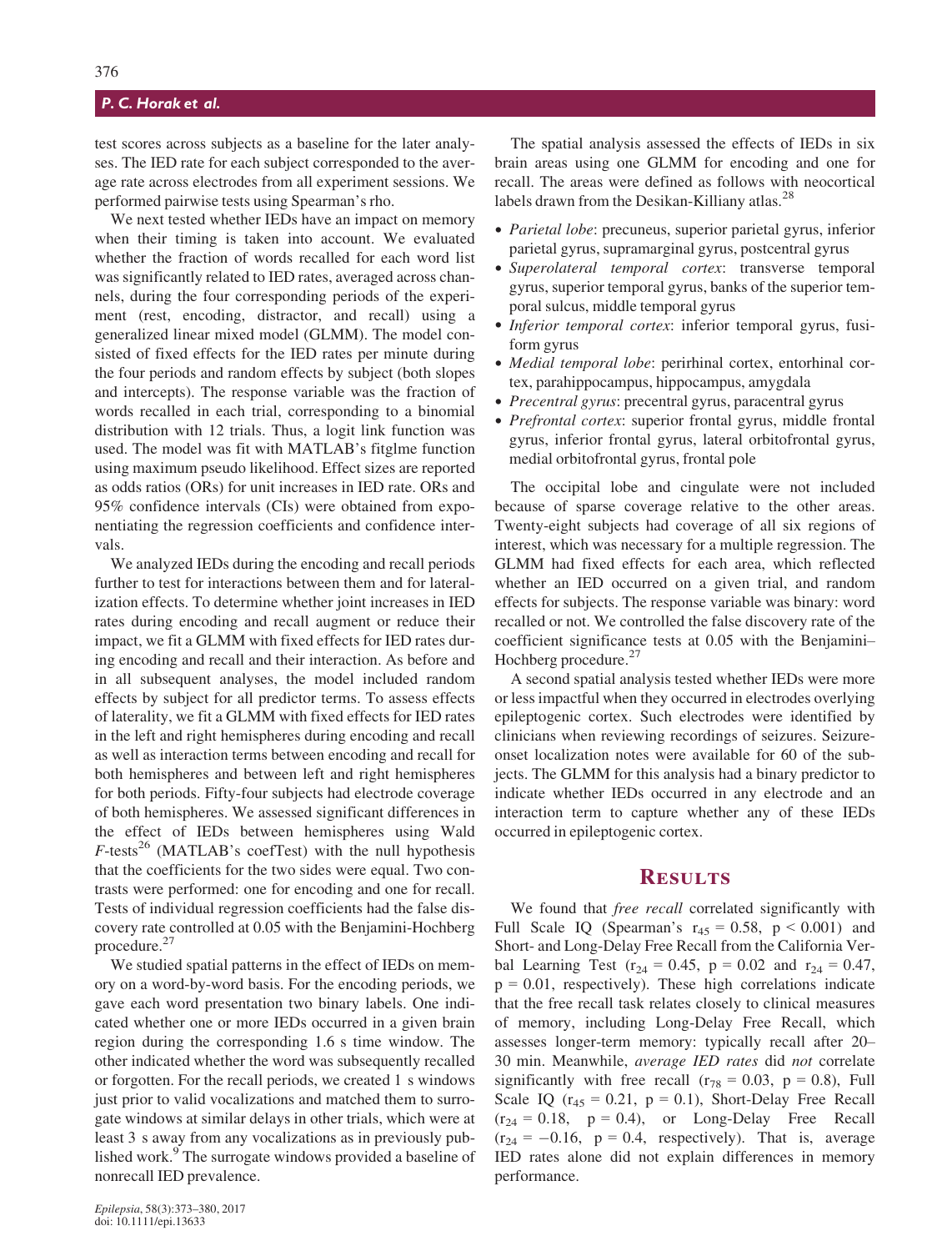#### Interictal Epileptiform Discharges and Memory



#### Figure 2.

Influence of task period and hemisphere. IED rates during the four task periods were evaluated as predictors of word recall with a generalized linear mixed model (GLMM). Plot (A) shows the effect size for each predictor with 95% confidence intervals. A GLMM was also used to compare the effects of IED rates depending on hemisphere for encoding and recall (B). Contrasts were evaluated with Wald F-tests. Interaction terms are not shown.  $*_{p}$  < 0.05,  $*_{p}$  < 0.01,  $***_{p}$  < 0.001 Epilepsia © ILAE

Increases in IED rates during the encoding and recall periods reduced recall performance (OR 0.87, CI 0.80–0.95 and OR 0.87, CI 0.82–0.93, respectively) whereas increases during the rest and distractor periods did not (OR 1.02, CI 0.98–1.0 and OR 1.01, CI 0.93–1.09, respectively). Figure 2A depicts these results. The negative finding for the rest and distractor periods suggest that IEDs have a transient impact on recall, only disrupting memory processes ongoing during the discharge. IEDs in the encoding and recall periods had an antagonistic interaction effect (OR 1.08, CI 1.03–1.12). That is, elevated IED rates in one of the periods lessens the impact of elevated rates in the other.

IEDs in the left hemisphere had a greater impact on memory than IEDs in the right hemisphere during both encoding (OR 0.73 vs. 0.91, p = 0.04, CI 0.63–0.86 vs. 0.79–1.04) and recall (OR 0.82 vs. 0.99,  $p = 0.02$ , CI 0.73–0.91 vs. 0.89–1.11). Figure 2B illustrates the different ORs. The interaction terms between hemispheres were not significant, meaning simultaneous increases in IED rates in both hemispheres did not have an effect significantly different from the combination of the individual effects of left and right hemisphere IED rates. An antagonistic interaction was observed between IED rates from encoding and recall in the left hemisphere (OR 1.16, CI 1.09–1.23) although not the right (OR 1.01, CI 0.97–1.02).

During encoding, IEDs in the parietal and inferior temporal cortex predicted impaired memory on a word-by-word basis. During recall, IEDs in the parietal, inferior temporal, and medial temporal areas predicted impaired memory on a word-by-word basis. Table 1 summarizes the results and Figure 3 highlights electrodes in the significant brain areas. In addition, if IEDs occurred in epileptogenic cortex they had a greater impact on memory, which was significant during encoding (OR 0.88, CI 0.78–0.98) but not recall (OR 0.90, CI 0.75–1.09).

| Table 1. Impact of IEDs on memory by brain area |          |         |        |          |
|-------------------------------------------------|----------|---------|--------|----------|
|                                                 | Encoding |         | Recall |          |
| Location                                        | OR       | p-Value | OR.    | p-Value  |
| Parietal                                        | 0.84     | $0.02*$ | 0.63   | $0.01*$  |
| Superolateral temporal                          | 0.96     | 0.6     | 0.82   | 0.1      |
| Inferior temporal                               | 0.82     | $0.01*$ | 0.74   | $0.02*$  |
| Medial temporal                                 | 0.87     | 0.05    | 0.67   | $0.001*$ |
| Precentral                                      | 1.24     | 0.2     | 0.61   | 0.1      |
| Prefrontal                                      | 0.92     | 0.5     | 0.85   | 0.4      |

The effects of IEDs in different brain areas on word recall estimated with one generalized linear mixed model for encoding and one for recall. Odds ratios (ORs) < 1 indicate reduced probability of recall with the presence of  $IFDs$ 

Significant with the false discovery rate controlled at a level of 0.05.

## **DISCUSSION**

Our findings associate IEDs and impaired memory in a free recall task. Furthermore, the results show that this association depends on the timing and location of the IEDs. The patterns in the effect suggest a connection to underlying cognitive processes. IEDs significantly reduced performance during only the encoding and recall periods of the task, that is, when memory processes were active. Furthermore, this effect was significantly stronger for left-hemisphere IEDs than for right-hemisphere ones, paralleling the left dominance of language.

The spatial results also parallel cognitive processes as mapped with functional MRI (fMRI). The effect of IEDs in parietal and inferior temporal areas during encoding match fMRI studies of episodic memory encoding<sup>29–31</sup> as well as language. $32$  Similarly, the significant results for parietal, inferior temporal, and medial temporal areas during recall are consistent with existing fMRI results. $29,33$  One notable difference between the IED and imaging findings is the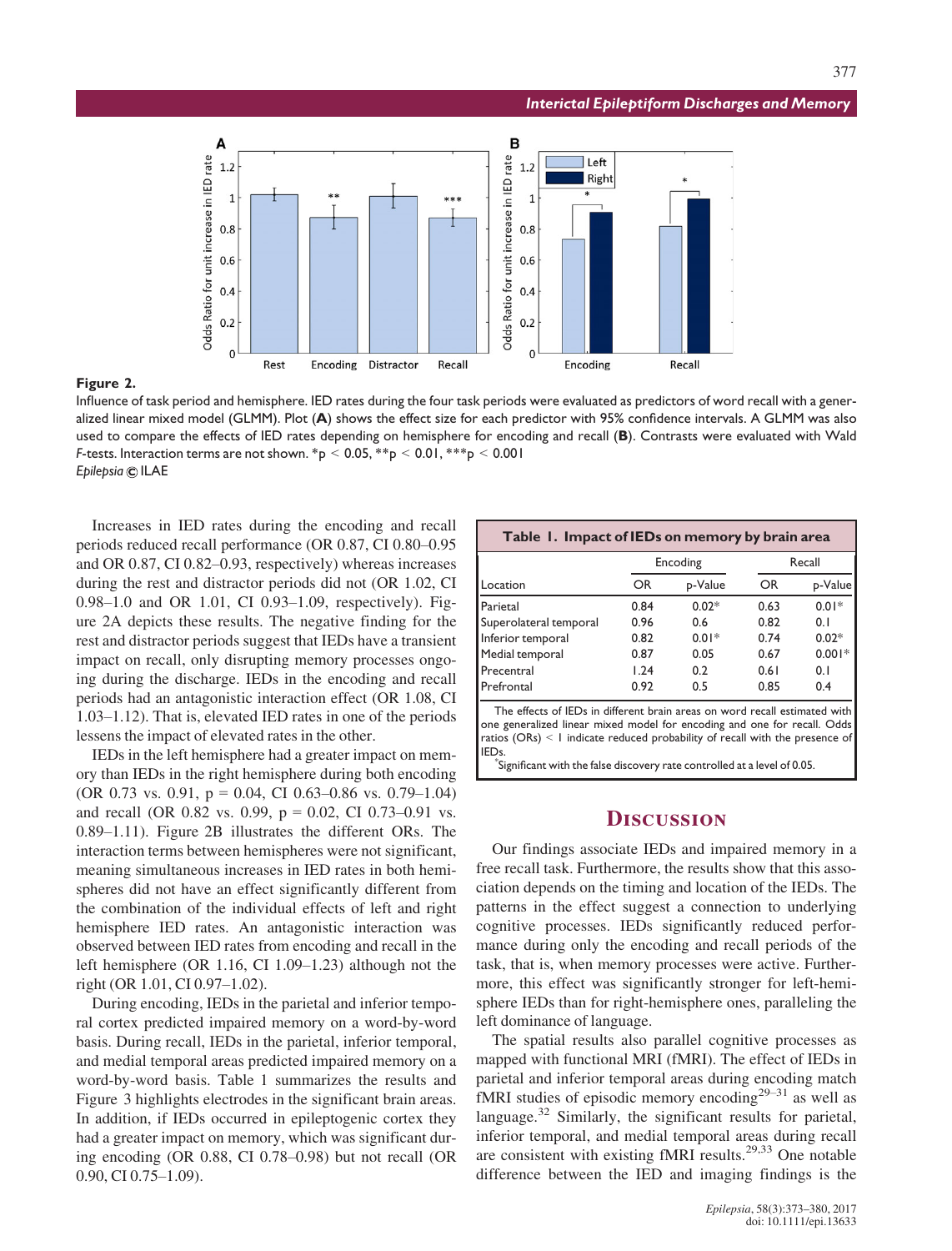

#### Figure 3.

Spatial patterns in the effect of IEDs. A map of electrodes aggregated across subjects in a common Talairach coordinate system (A). Brain areas in which IEDs predicted impaired memory with the false discovery rate controlled at 0.05 are colored red for encoding (B) and recall (C). Rows (B) and (C) show only those electrodes that captured one or more IEDs and were from subjects included in the generalized linear mixed models. Data from both hemispheres were pooled to obtain adequate sample sizes. Cortical electrodes were snapped to an average brain surface. The semitransparent plots show medial temporal depth electrodes. Epilepsia © ILAE

nonsignificant prefrontal result for IEDs. Prefrontal areas were frequently identified as significant in the fMRI studies.29,31,32 One potential explanation for the nonsignificant prefrontal result is that the effect could not be estimated as precisely because IEDs were 41% less prevalent in the prefrontal cortex than the temporoparietal areas on average. Comparing IED and fMRI results naturally raises the limitation that we needed IEDs to be present to estimate their effect.

Another notable exception to the parallel between IED results and cognitive processes is the medial temporal lobe. IEDs in the medial temporal lobe significantly predicted reduced memory performance during recall but not encoding. This finding is unexpected given evidence of memory encoding processes in the hippocampus.<sup>34</sup> One potential explanation is that the hippocampus is more important for consolidation after a word has been viewed, $35$  and so the analysis of IEDs during the presentation windows missed the effect. Another explanation is that IEDs more strongly disrupted task-related retrieval processes than encoding processes in the hippocampus. This interpretation is consistent with studies of hippocampal IEDs that showed effects on memory during maintenance and retrieval but not encoding.<sup>3,4</sup>

Clinical and objective memory is associated with many variables.<sup>13</sup> One consequent limitation is that we cannot estimate the clinical effect of our findings, although statistically significant, without accounting for the many other factors. We anticipated large effect sizes, odds ratios between 0.5 and 0.7, based on the existing literature, $3$  but observed milder effects, Ors of around 0.8–0.9. Although lower ORs were observed for IEDs during recall, these ratios cannot be compared with the others because the numbers of surrogate windows and recall events were approximately balanced,<sup>9</sup> creating an artificial starting ratio of 0.81 recall to surrogate windows on average. Furthermore, the antagonistic interaction of IEDs in the encoding and recall periods supports the possibility that other factors, such as antiepileptic drugs, could reduce the impact of IEDs by impairing memory themselves. Consequently, the results of this study may not generalize well beyond refractory epilepsy patients in a perioperative setting, and the clinical relevance of IEDs to memory remains uncertain.

In exchange for the advantage of consistent and deterministic behavior, automated IED detection introduced some limitations. Specifically, it was not possible to account for different IED types. Existing evidence suggests that the slow-wave component of IEDs may be more relevant to cognitive disruption than the spike. $36$  Our automated detector did not distinguish between the two, so the present results leave the possibility open that either or both components could have contributed to the observed impairment.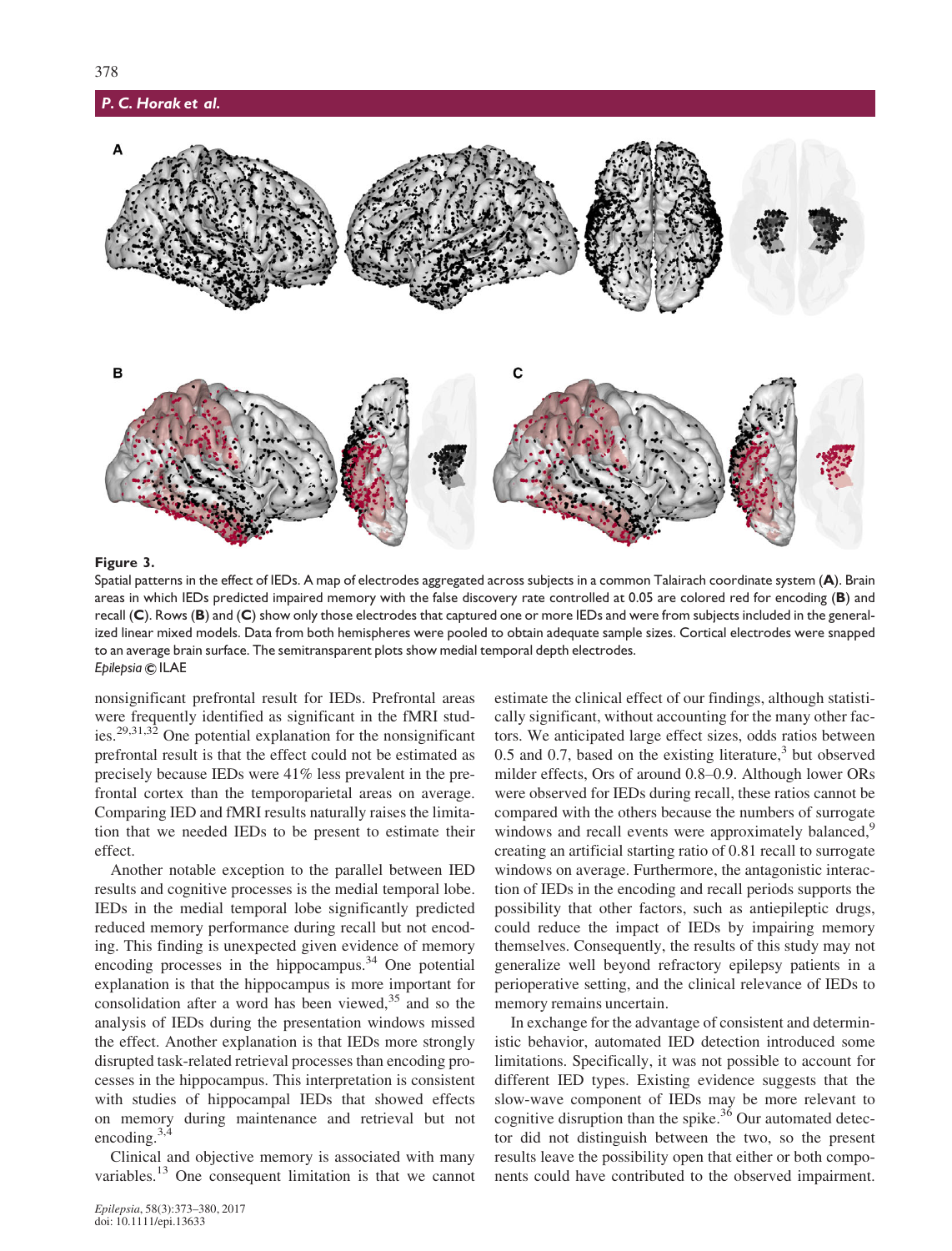#### Interictal Epileptiform Discharges and Memory

High-frequency oscillations (HFOs) are another epileptiform signal that could be informative in future studies.

Differing IED frequencies across brain regions and subjects has been cited before as a limiting factor. $<sup>2</sup>$  The greater</sup> number of subjects available (80) than in previous studies helped to alleviate this problem and obtain good brain coverage despite variable, clinically determined electrode placements. The multiple regression approach and random effects by subject were chosen to further address variability. The same subset of subjects contributed to all brain areas in the spatial analysis. However, overall, some areas had more electrodes or IEDs than others, which could lead to unequal likelihood of type II errors between the areas studied. In addition, it is possible that the finding that IEDs impaired memory more significantly in the seizure-onset zone than outside it is caused by overlap between epileptogenic areas and areas important for memory such as the temporal lobe, which contained 68% of the electrodes marked epileptogenic. The finding regarding epileptogenic areas is difficult to interpret and has not been identified in other studies.<sup>3,6</sup>

Matsumoto et al. posed an alternative interpretation of the relationship between IEDs and task performance. In a visual recognition memory task, they showed IED rates to decrease relative to baseline during correct encoding trials, but not incorrect trials.<sup>6</sup> They take this as evidence that the mental processes active during successful visual memory encoding suppress IEDs. This interpretation could also apply to our results for free recall. We found decreased recall performance with IEDs, which corresponds to decreased IED rates during successful memory encoding and retrieval. With either interpretation, our findings map the memory network involved. Nevertheless, the question of causality warrants further investigation with tasks designed to distinguish between the explanations. IEDs have been found to occur more frequently during periods of drowsiness or inattention,  $37$  so a third possible explanation is that drowsiness reduced memory and increased IEDs, thereby creating the association observed.

Ultimately, the goal is to better understand memory impairment in epilepsy and inform strategies for developing treatments. One fundamental limitation of the current analysis is that it cannot prove causality, that is, whether the IEDs disrupt cognition or are simply electrophysiologic indicators of some underlying mechanism. This limitation also allows for the alternative explanations of the effect discussed in the last paragraph. Induced models of IEDs in rats without seizures are one approach to begin decoupling the effects of IEDs from other features of epilepsy.<sup>38</sup> A potential approach for humans would be to use electrical brain stimulation to modulate IEDs. Work has been done which suggests that some stimulation protocols can reduce IEDs<sup>39</sup> and some can improve memory in epilepsy patients.<sup>40</sup> It would be valuable to determine whether a memory effect is mediated by suppression of IEDs.

### **ACKNOWLEDGMENTS**

This work was supported by the National Institutes of Health (Grant R01-NS074450) and by the Defense Advanced Research Projects Agency (DARPA) Restoring Active Memory (RAM) program (Cooperative Agreement N66001-14-2-4032). The views, opinions, and/or findings contained in this material are those of the authors and should not be interpreted as representing the official views or policies of the Department of Defense or the U.S. Government. We thank Blackrock Microsystems for providing neural recording equipment. We also wish to thank the clinical and research personnel who helped collect data for the Restoring Active Memory (RAM) project.

# DISCLOSURE OF CONFLICT OF **INTEREST**

MS states that he is the principal investigator (PI) of research contracts with UCB Pharma, Eisai, Pfizer, Glaxo, Accorda, Neurelis, Upsher Smith, Sunovion, SK Life Sciences, Medtronics, Marinus, Brain, and Sentinel, although none relate directly to this study. RG states that he has contracts with Medtronic, St. Jude Medical, MRI Interventions, Neuralstem, SanBio, and NeuroPace, although none pertain directly to this research either. BJ has research contracts with NeuroPace, Inc., not relating to this research. That is, none of the authors has any conflict of interest. We confirm that we have read the Journal's position on issues involved in ethical publication and affirm that this report is consistent with those guidelines.

### **REFERENCES**

- 1. Aarts JHP, Binnie CD, Smit AM, et al. Selective cognitive impairment during focal and generalized epileptiform EEG activity. Brain 1984;107:293–308.
- 2. Krauss GL, Summerfield M, Brandt J, et al. Mesial temporal spikes interfere with working memory. Neurology 1997;49:975–980.
- 3. Kleen JK, Scott RC, Holmes GL, et al. Hippocampal interictal epileptiform activity disrupts cognition in humans. Neurology 2013;81:18– 24.
- 4. Kleen JK, Scott RC, Holmes GL, et al. Hippocampal interictal spikes disrupt cognition in rats. Ann Neurol 2010;67:250–257.
- 5. Kucewicz MT, Worrell GA, Gotman J. Pathologic brain network activity. Neurology 2013;81:12–13.
- 6. Matsumoto JY, Stead M, Kucewicz MT, et al. Network oscillations modulate interictal epileptiform spike rate during human memory. Brain 2013;136:2444–2456.
- 7. Binnie CD. Cognitive impairment during epileptiform discharges: is it ever justifiable to treat the EEG? Lancet Neurol 2003;2:725–730.
- 8. Burke JF, Long NM, Zaghloul KA, et al. Human intracranial high-frequency activity maps episodic memory formation in space and time. NeuroImage 2014;85(Part 2):834–843.
- 9. Burke JF, Sharan AD, Sperling MR, et al. Theta and high-frequency activity mark spontaneous recall of episodic memories. J Neurosci 2014;34:11355–11365.
- 10. McAuley JW, Elliott JO, Patankar S, et al. Comparing patients' and practitioners' views on epilepsy concerns: a call to address memory concerns. Epilepsy Behav 2010;19:580–583.
- 11. Bell B, Lin JJ, Seidenberg M, et al. The neurobiology of cognitive disorders in temporal lobe epilepsy. Nat Rev Neurol 2011;7:154–164.
- 12. Hermann B, Seidenberg M, Lee E-J, et al. Cognitive phenotypes in temporal lobe epilepsy. J Int Neuropsychol Soc 2007;13:12–20.
- 13. Mazarati A. Epilepsy and forgetfulness: one impairment, multiple mechanisms. Epilepsy Curr 2008;8:25–26.
- 14. Holmes GL. EEG abnormalities as a biomarker for cognitive comorbidities in pharmacoresistant epilepsy. Epilepsia 2013;54:60–62.
- 15. Long NM, Burke JF, Kahana MJ. Subsequent memory effect in intracranial and scalp EEG. NeuroImage 2014;84:488–494.
- 16. Nonclercq A, Foulon M, Verheulpen D, et al. Spike detection algorithm automatically adapted to individual patients applied to spike-and-wave percentage quantification. Neurophysiol Clin 2009;39:123–131.